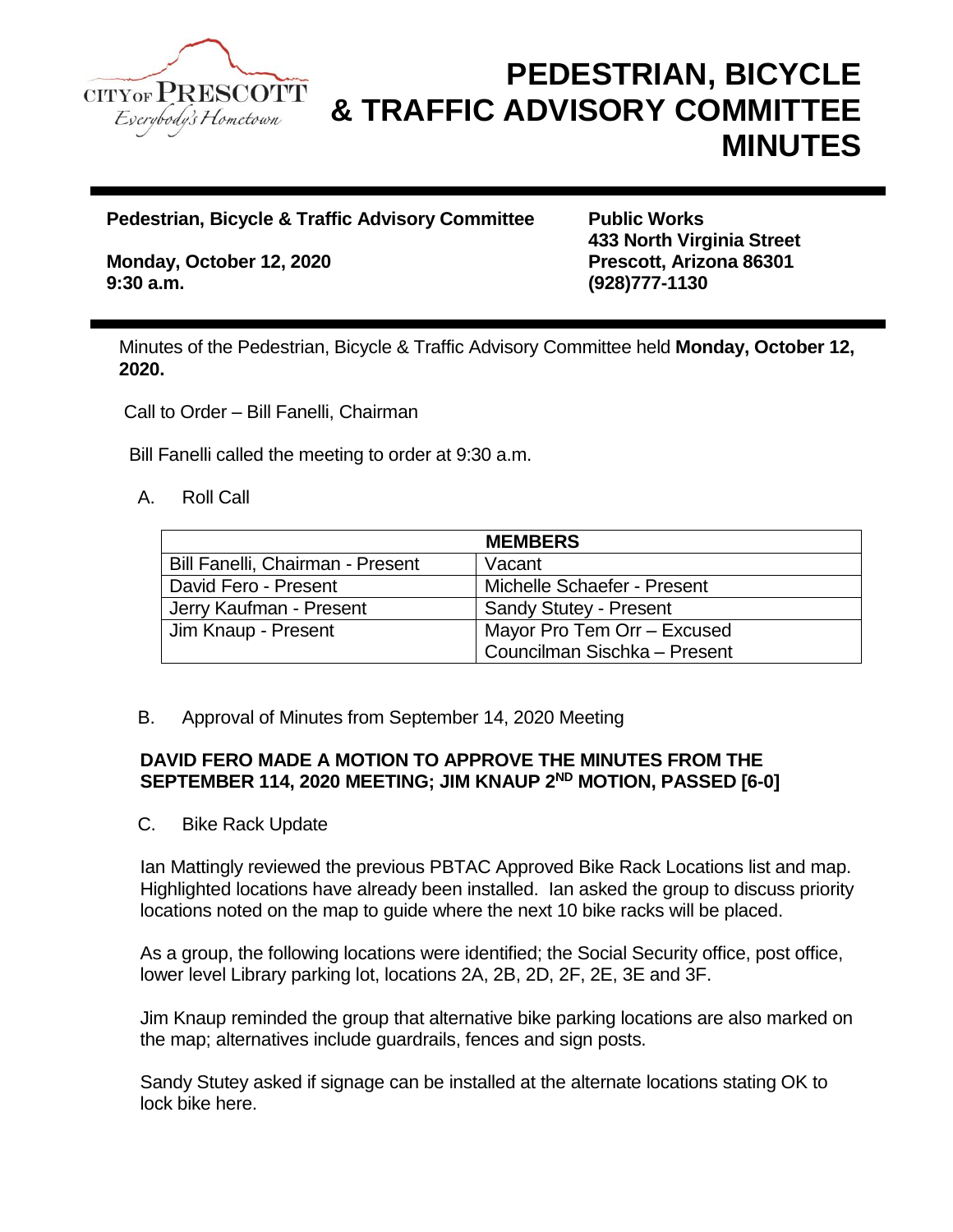Ian remarked he would rather install proper bike racks in these locations. Once the ten racks we have in stock are installed, we will place an additional order for more racks.

## D. Bicycle and Pedestrian Master Plan Discussion

Bill Fanelli asked the group if they thought the bike/ped master plan should be updated by a working group or a subcommittee.

Councilman Sischka asked how we can make downtown more friendly with adequate parking, mentioning parklets and proper traffic flow on both streets and highways in the area.

David Fero would like to see the trails into the downtown area improved for better connectivity.

Jim Knaup mentioned that having and updating the bike/ped plan is a requirement to maintain the City's bicycle friendly status. Ian stated that the bicycle friendly status expires at the end of this year and will have to be applied for again.

Sandra Stutey stated the City Master Plan has 10 strategy goals for transit which are more detailed than the transit information contained in the bike/ped plan.

Bill Fanelli stated an updated bike/ped plan should be a mix of goals and include a wish list of things to be done.

The consensus of the group was that an updated plan with a focus on the downtown area should be explored.

Staff will bring information to the next meeting on setting up a working group or subcommittee to work on a proposal for updating the bike/ped plan.

E. Upcoming Major Pedestrian Related Projects

Ian indicated that improvements to pedestrian access at the Prescott Lakes Parkway and Willow Lake Road intersection will be included in the Miscellaneous Concrete Improvement Project which will go out to bid soon. This project will include a new north/south crosswalk at the intersection. Willow Lake Road shouldering from 89 roundabout to Prescott Lakes Parkway is about 40% complete but is now paused until work by Arizona Public Service (APS) is complete.

F. Monthly Review of Bike and Pedestrian Collisions

No collisions occurred that meet the committees criteria for review.

G. Safety Concerns from Members

Ian gave an update on concerns from the September meeting;

• The pedestrian heads at four points have been re-aimed for visibility by drivers turning right.